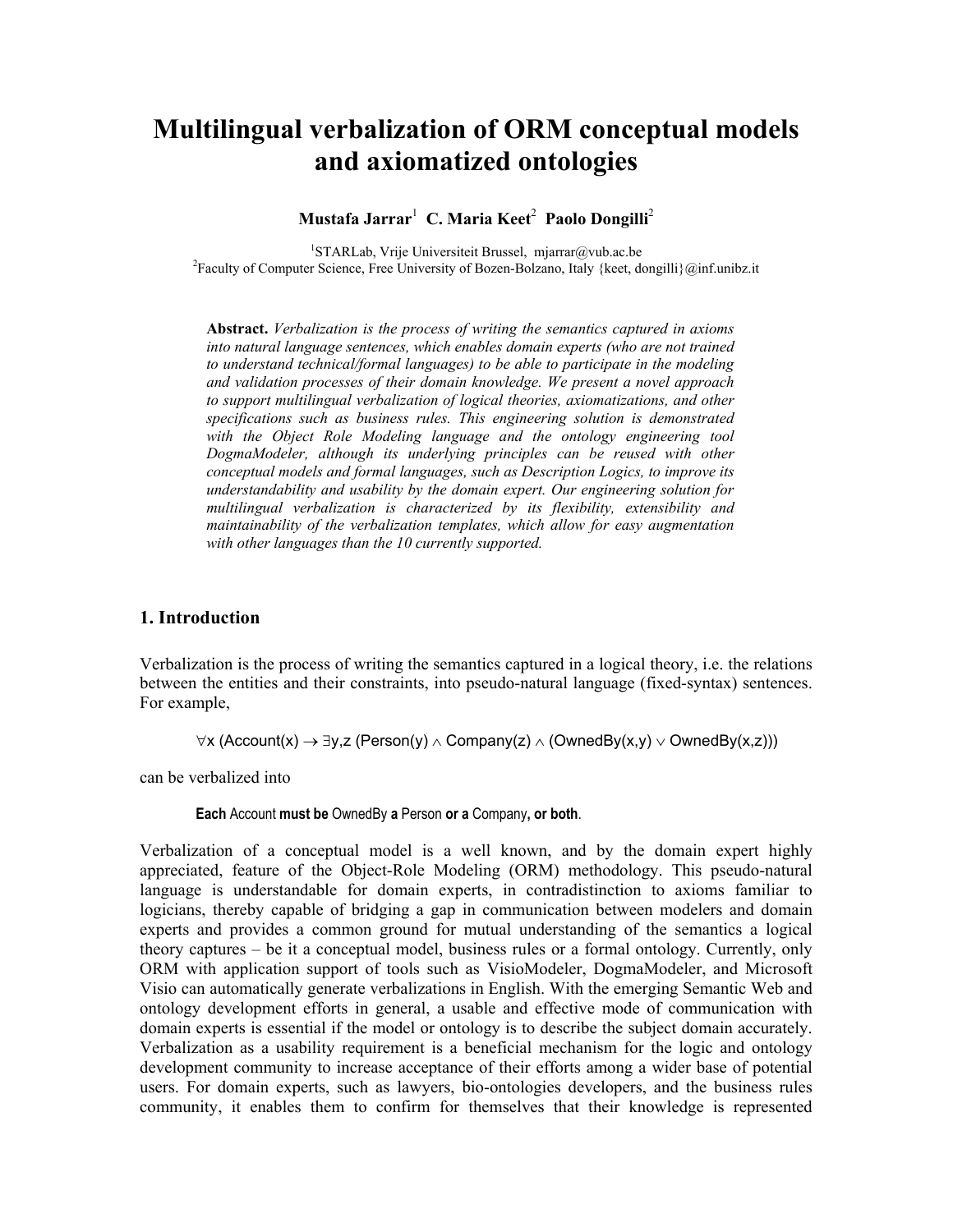accurately and that eventually its related software can be functioning according to their specifications.

We introduce a flexible, extensible, and easy to maintain engineering solution to verbalize logical theories. This solution does not only accommodate for English-language users, but recognizes the multilingual settings of international cooperation and therefore its methodology was developed to ensure providing a means for a quick and easy generation of verbalizations in other languages. At present, these include German, French, Italian, Spanish, Catalan, Dutch, Arabic, Russian, and Lithuanian; developing a verbalization template for a language requires about 2 hours, which then is used to automatically verbalise any model in that language.

In the remainder of the article, we briefly introduce ORM and our DogmaModeler ontology engineering tool in section 2 and in section 3 we present our verbalization template-approach. Extant research and useful techniques to move from understandable pseudo-natural language to grammatically correct sentences by using language generation engines is the topic of section 4. Section 5 concludes the paper and presents our future research directions.

## **2. ORM and DogmaModeler**

 $\overline{a}$ 

ORM [1] is a conceptual modeling approach, which is the successor of NIAM that was developed in the early 70's. We have chosen ORM to demonstrate our approach as it is comprehensive in its treatment of many rules and constraint types (identity, mandatory, uniqueness, subsumption, subset, equality, exclusion, value, frequency, symmetric, intransitive, acyclic, etc.). Furthermore, ORM has an expressive and stable graphical notation, captures many constraints graphically and is attribute-free<sup>1</sup>, thereby minimizing the impact of change on the models and facilitating model evolution with much less disruption compared with e.g. EER and UML. Moreover, it has greater expressivity than other graphical-based or graphic-supported ontology and conceptual modeling methods and ORM has been fully formalized in First Order Logic [2], such that one can consider both the visualization and verbalization as icing on the formal cake.

Although ORM was originally developed as a database modeling approach, it is used successfully also in other conceptual modeling scenarios, such as business rules modeling [3][4] ontology modeling [5][6], and XML-Schema conceptual design [7], which illustrates and emphasizes its design- and implementation-independence. We regard an ORM schema as a general conceptual model independently of a certain application or modeling scenario; and we interchange the term "ORM schema" with the term axiomatization, logical theory, and ontology to refer to the same artifact.

We illustrate the formalization, verbalization, and graphical notation of ORM in the example.

**Example.** We show a simple example of an ORM Schema in Fig.1 (the running example, depicted in Fig. 2, includes more sophisticated constraints that will be verbalized below). ORM's prime components are object-types, i.e. universals (e.g. Person, Company, etc.), and roles, (relations such as Has, OwnedBy, etc.). ORM constraints are denoted by icons such as (U) for interuniqueness,  $\left( \bullet \right)$  for mandatory,  $(X)$  for exclusion,  $(\rightarrow)$  for subset, and  $(\leftrightarrow)$  for equality. The underpinning logics of the ORM schema in Fig.1A are presented in Fig.1B, and Fig.1C presents the verbalization of these axioms. Many other kinds of rules are supported in ORM, but are not illustrated here for the sake of brevity. See [2] for more about ORM and its complete formalization, which we follow in the paper. ♦

<span id="page-1-0"></span><sup>&</sup>lt;sup>1</sup> Attribute-free means that there are just objects types and roles in an ORM model, without the 'prioritization' of one object type (universal) over another as is done in other conceptual modeling languages, like (E)ER and UML.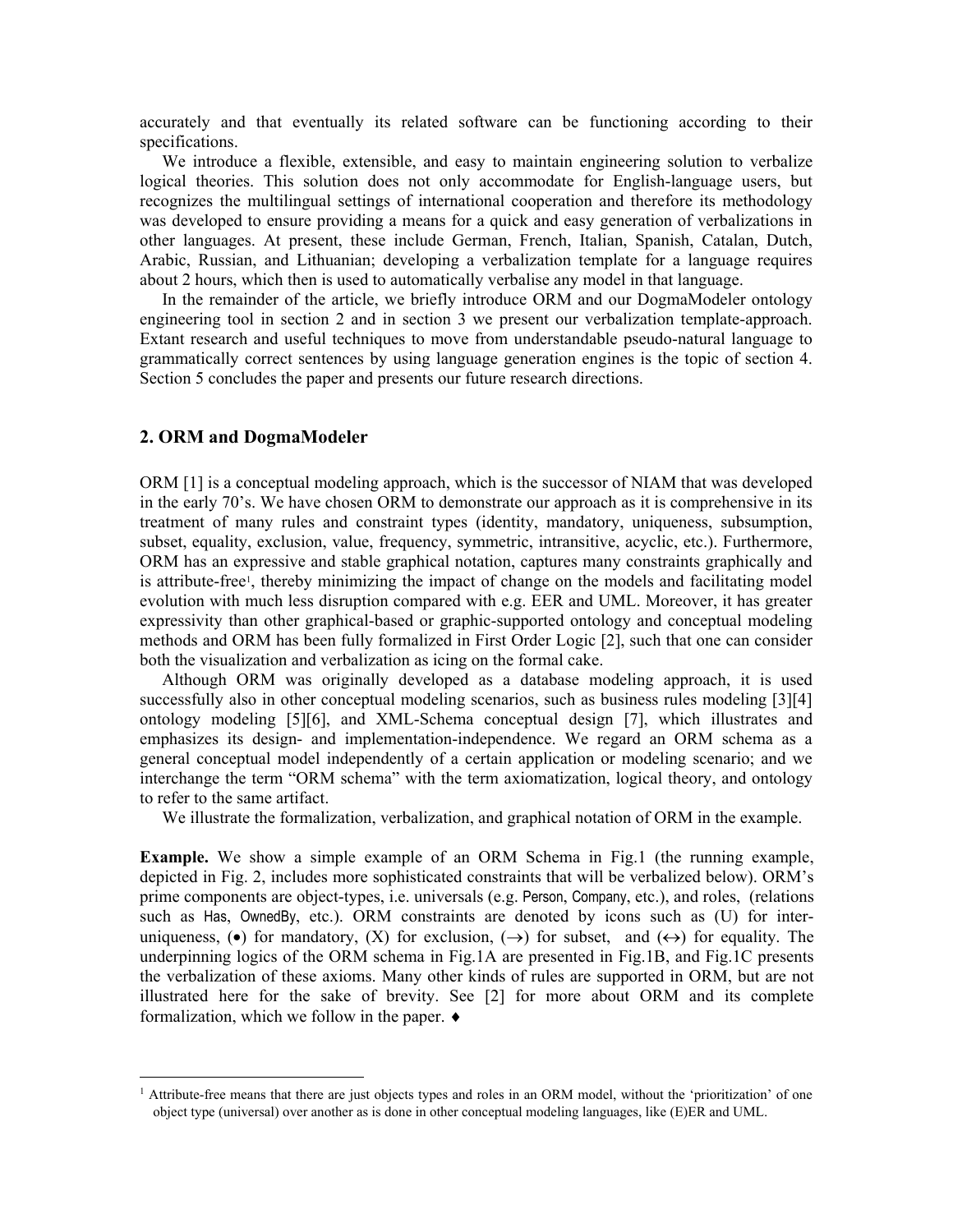The above example is developed using our DogmaModeler tool [6]. DogmaModeler is an ontology engineering tool based on ORM principles, using double articulation of an ontology into an ontology base and axiomatized commitment layers [5]. It supports the development of ontologies and business rules using ORM and fully implements the multilingual verbalization approach presented in this paper. DogmaModeler also supports the generation of ORM-ML (which is an ORM mark-up language, i.e. XML serialization of the ORM notation) [5], modularization and automatic composition of ORM modules through a well-defined composition operator [8]; the incorporating of linguistic resources in ontology engineering [9] and automatic mapping of ORM schemes into X-Forms and HTML forms [6]. Its design and implementation of the multilingual verbalization is the topic of the next section.



#### **B**

- *Subsumption:* ∀x (Manager(x) → Person(x))
- *Mandatory:* ∀x (Person(x) → ∃y (Name(y) ∧ Has(x,y)))
- *Mandatory:* ∀x (Person(x) → ∃y (BirthDate(y) ∧ Has(x,y)))
- *InterUniqueness:* ∀x1x2, y,z (Person(x) ∧ Name(y) ∧ BirthDate(z) → (IsOf\_N(x1,y) ∧ IsOf B(x<sub>1</sub>,z) ∧ IsOf N(x<sub>2</sub>,y) ∧ IsOf\_B(x<sub>2</sub>,z) → x<sub>1</sub> =x<sub>2</sub>))
- *Equality:* ∀x y ((Person(x) ∧ Company(y) ∧ WorksFor(x,y))  $\leftrightarrow$  AffiliatedWith(x,y))
- *Subset:* ∀x, y ((Person(x) ∧ Company(y) ∧ Manages(x,y)) → WorksFor(x,y))
- *ExMandatory:* ∀x (Account(x)→∃y,z (Person(y) ∧ Company(z) ∧ (OwnedBy\_P(x,y) ∨ OwnedBy  $C(x,z))$ )
- *Exclusion:* ∀x,y,z (Account(x) ∧ Person(y) ∧ Company(z) → ¬(OwnedBy\_P(x,y) ∧ OwnedBy\_C(x,z)))

**C** 

- *Subsumption:* **Each** Manager **must be a type of** Person.
- *Mandatory:* **Each** Person **must** Has **at least one** Name.
- *Mandatory:* **Each** Person **must** Has **at least one** BirthDate.
- *InterUniqueness:* **The combination of** {BirthDate, Name} **must refer to at most one** Person.
- *Equality:* **Each** Person WorksFor **a** Company **must** AffliatedWith **that** Company**, and the other way around.**
- *Subset:* **Each** Manager **who** Manages **a** Company **must** WorksFor **that** Company.
- *ExMandatory:* **Each** Account OwnedBy Person **or** OwnedBy Company**, or both**.
- *Exclusion:* **No** Account **can** OwnedBy **a** Company **and** OwnedBy **a** Person.

**Fig. 1.** A: Example of ORM schema. B: the formal semantics of the ORM schema example; C: its corresponding verbalization.

<sup>-</sup> …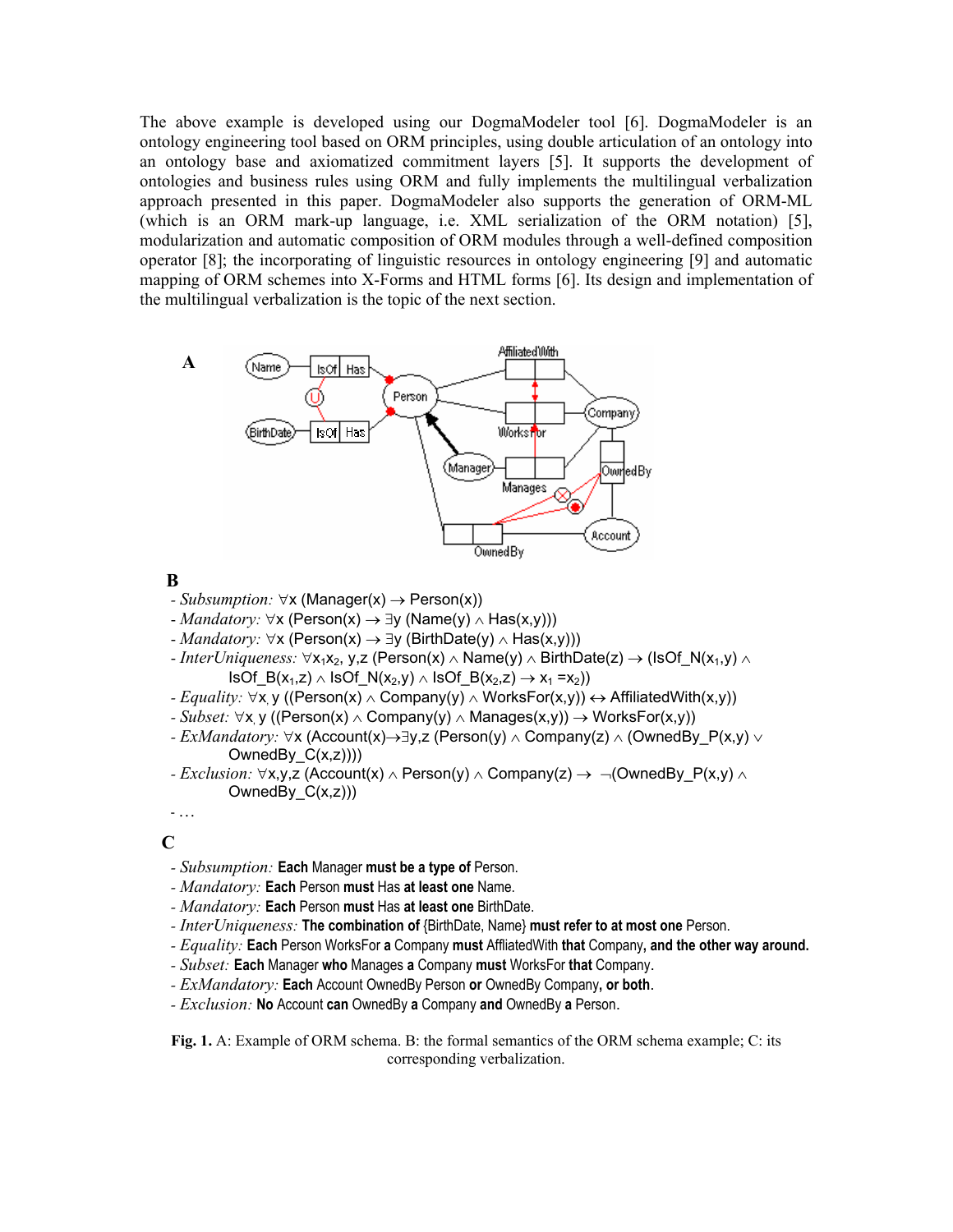

**Fig. 2.** ORM diagram (or axiomatized ontology commitment layer) used as running example.

# **3. Multilingual verbalization**

We describe the software engineering approach first in section 3.1 and subsequently proceed to the explanation of the verbalization templates in 3.2. In the last section we discuss further customization options to meet different software and user requirements.

## **3.1 Approach**

The flexible approach and extendable and easy to maintain implementation of the multilingual verbalization is shown in Fig.3. Based on the semantics of each type of constraint that is natural language independent, a verbalization template file is created for some natural language *x* such that it contains a fixed-syntax structure for each constraint. Each structure contains tags to refer to object types and roles that take part in the constraint and is appended with natural language text within text tags to glue together the components of the constraint to create near-natural language sentences. The verbalization template files are attached to DogmaModeler as "setting-files". Notice that the files for each language are not intended to be customized by "normal" ontology builders. Rather, the idea is to equip ontology engineers and experts with an easy to translate (or improve) verbalization mechanism. At run-time, the appropriate predefined verbalization template file is applied to an ORM-ML document that encodes an axiomatized ORM schema to automatically verbalize its contents. One can simply click on the "Pseudo NL" tab to view its verbalization; this is shown in Fig. 4 for Italian using the running example as depicted in Fig. 2.

To avoid creating a verbalization template file from scratch for each language, one can take a template file from a grammatically related language *y* and use this as template for the new language in order to speed up its creation and translation. This new template file is applied to an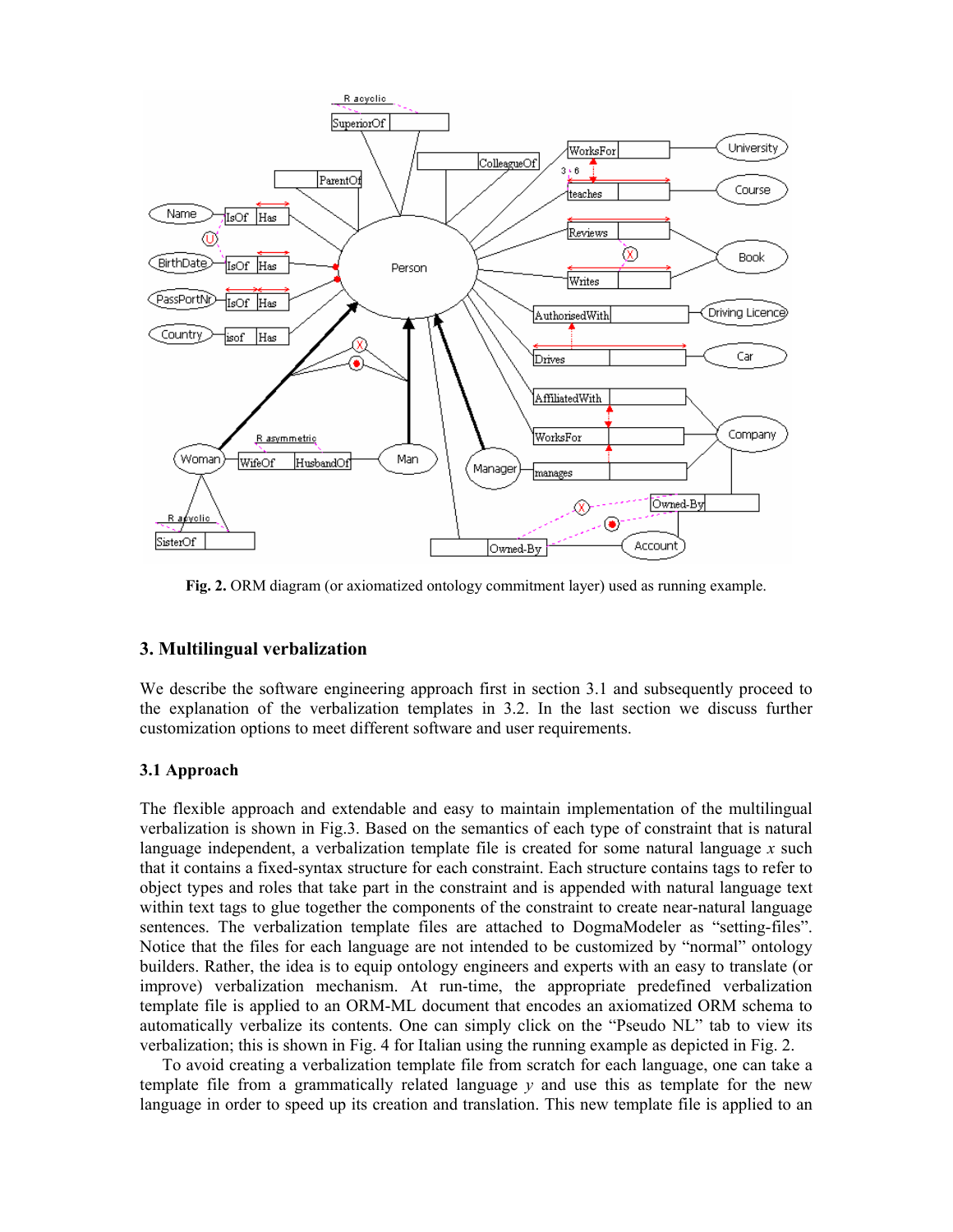ORM-ML document containing terms of the object types and roles in language *y* to also automatically generate pseudo-natural language sentences from an ORM diagram in that language. In the next section, we illustrate the verbalization templates and how to create such a file for one's desired language.



**Fig. 3.** High-level view of the multilingual verbalization strategy implemented in DogmaModeler.

| <b>DM</b> DogmaModeler                                                                                                                                                                                                                                                                                                                                                                                                                                                                                                                                                                                                                                                                                                                                                                  | $\Box$ o $\boxtimes$ |
|-----------------------------------------------------------------------------------------------------------------------------------------------------------------------------------------------------------------------------------------------------------------------------------------------------------------------------------------------------------------------------------------------------------------------------------------------------------------------------------------------------------------------------------------------------------------------------------------------------------------------------------------------------------------------------------------------------------------------------------------------------------------------------------------|----------------------|
| File Edit View Ontology-Base Commitments Validator Tools Windows Help                                                                                                                                                                                                                                                                                                                                                                                                                                                                                                                                                                                                                                                                                                                   |                      |
| ORM Diagram   ORM-ML Pseudo NL<br>Tree   Table   Graph                                                                                                                                                                                                                                                                                                                                                                                                                                                                                                                                                                                                                                                                                                                                  |                      |
| OntologyBase (jdbc:microsoft:sqlserv<br>$\Box \Box \Omega$ Dogma<br>Un(a) NoDiPassaporto FaParteDi/ Ha un(a) Persona.<br>宜… V Books<br>Un(a) DataDiNascita FaParteDi/ Ha un(a) Persona,<br>由… V Scientific Conference<br>由… V Customer Complaint<br>Un(a) Nome FaParteDi/ Ha un(a) Persona.<br>$\mathbb{H}^n$ Infectious diseases<br>Un(a) Paese FaParteDi/ Ha un(a) Persona.                                                                                                                                                                                                                                                                                                                                                                                                           |                      |
| -[Acyclic] Un(a) Persona non può essere diretto (o indiretto per una catena) PrincipaleDi se stesso .<br>, Acyclic] Un(a) Donna non può essere diretto (o indiretto per una catena) SorellaDi se stesso-<br>-[Asymmetric] Se Donna X EMoglieDi Donna Y, viceversa è impossibile,<br>-[Mandatory] Ogni Persona deve Ha almeno un NoDiPassaporto.<br>-[Mandatory] Ogni Persona deve Ha almeno un DataDiNascita.<br>-[Mandatory] Ogni Conto deve essere PossedutaDa Persona o PossedutaDa Azienda.<br>-[Uniqueness] Ogni Persona deve Ha al massimo un(a) DataDiNascita.<br>-[Uniqueness] Ogni Persona deve Ha al massimo un(a) Nome.<br>-[Uniqueness] Ogni Persona deve Ha al massimo un(a) NoDiPassaporto.<br>-[Uniqueness] Ogni NoDiPassaporto deve FaParteDi al massimo un(a) Persona. |                      |
| -[Uniqueness] E' possibile che un(a) Persona Insegna più di un(a) Corso, e viceversa.<br>ᠽ<br>-[Hnigueness] E' possibile che un(a) Persona Recensisce, più di un(a). Libro , e viceversa.<br>(-) Commitments Library (C:\Program F_A<br>-[Uniqueness] E' possibile che un(a) Persona Scrive più di un(a) Libro, e viceversa.<br>Example-AllConstraints-English<br>80 H<br>-[Uniqueness] E' possibile che un(a) Persona Guida più di un(a) Macchina, e viceversa.<br>Example-AllConstraints-French<br>⊞∽⊟<br>-[Uniqueness] La combinazione di { DataDiNascita e Nome } deve essere riferito a al massimo un(a) Persona.<br>Example-AllConstraints-German<br>⊞… A<br><b>H</b> Example-AllConstraints-Italian <b>+</b>                                                                     |                      |
| Ontology Base "Dogma" is opened                                                                                                                                                                                                                                                                                                                                                                                                                                                                                                                                                                                                                                                                                                                                                         |                      |

**Fig. 4.** Pseudo NL window with a section of the Italian verbalization of the ORM model in Fig. 2.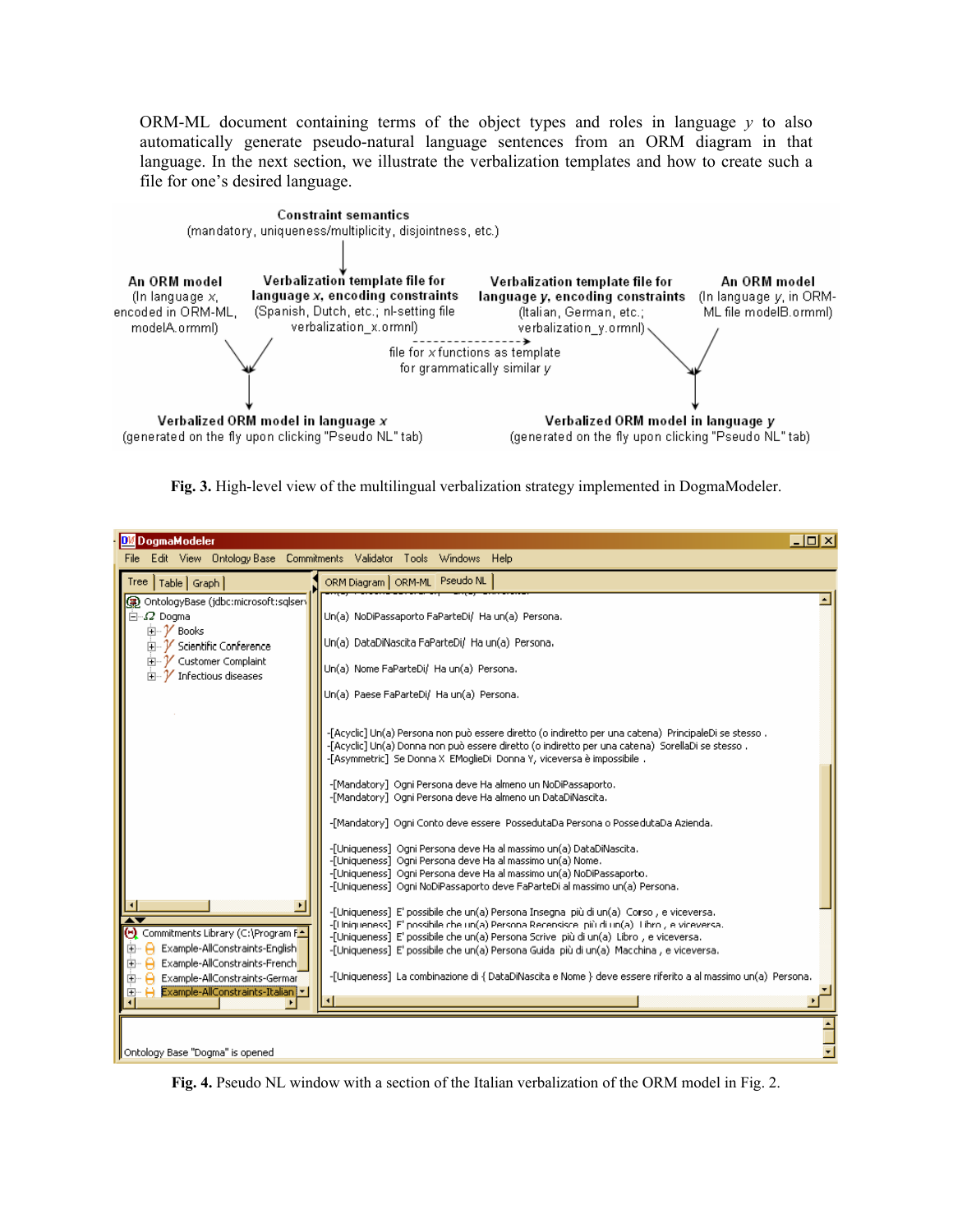#### **3.2 Verbalization templates**

Each language has its own verbalization template, but all adhere to a meta-level structure of the particular type of constraint to generate the verbalization. For instance, to verbalize a mandatory constraint, one needs two objects and the role connecting the two as base ingredients, then text to include the modal verb "must" (respectively its equivalent in the desired language) that refers to the mandatory participation of the relevant object, which subsequently is appended with any other text to make the pseudo-natural language a human understandable sentence. Fig.5 shows the encodings for the mandatory constraint in English and Arabic, and Fig.6 the exclusive constrain with an example from the model depicted in Fig.2. With the subset constraint, one has e.g. ...that Person… in English whereas in Italian …**il/lo/la** Persona **in questione**… is the preferred reading while maintaining the same meaning. Such grammatical differences are adjusted for each language in the template file by varying the text in the text tags and their position (like before or after the object or role). Hence, to create a new verbalization template for one's desired language one may change:

- 1) The text in-between the text tags <Text>…</Text>, where the text in the desired language goes,
- 2) Adding or removing text tags to make the sentence closer to natural language,
- 3) The order of the text, object, and role tags, provided the semantics of the constraint is preserved.

```
<Constraint xsi:type="Mandatory"> <Constraint xsi:type="Mandatory">
 <Text> -[Mandatory] Each</Text>
                                    <Text> کل <Text>
 <Object index="0"/>
                                      <Object index="0" />
 <Text>must</Text>
                                      \langleRole index="0" />
                                     \langleObject index="1" />
 \langleRole index="0"/>
 <Text>at least one</Text>
                                     ≺Text> />واحد على الاقل <Text>
 <Object index="1"/>
                                     \langle/Constraint>
</Constraint>
```
Each ObjectA must roleR at least one ObjectB

كل ObjectBroleR ObjectA واحمد على الاقال

**Fig. 5.** English and Arabic verbalization templates for the Mandatory constraint.

```
<Constraint xsi:type="Exclusive"> <Constraint xsi:type="Exclusive" >
<Text> -[Exclusive] Each</Text>
                                    <Text> -[Exclusive] Jeder/s</Text>
<Object index="0"/>
                                    <Object index="0"/>
<Text>should be either</Text>
                                    <Text> kann entweder ein </Text>
<Object index="1"/>
                                    <Object index="1"/>
<Loop index="1">
                                    <Loop index="1">
 <Text>or</Text>
                                    <Text>oder ein</Text>
  <Object index="n"/>
                                    <Object index="n" />
\langle/Loop\rangle\langle/Loop\rangle</Constraint>
                                    <Text>sein</Text>
                                    </Constraint>
```
Each Person should be either Woman or Man. Jedelris Person kann entweder einie Frau oder einie Mann sein.

**Fig. 6.** Example of the Exclusive constraint verbalization templates for English and German, and the resulting verbalizations for the Scientific Conference example model.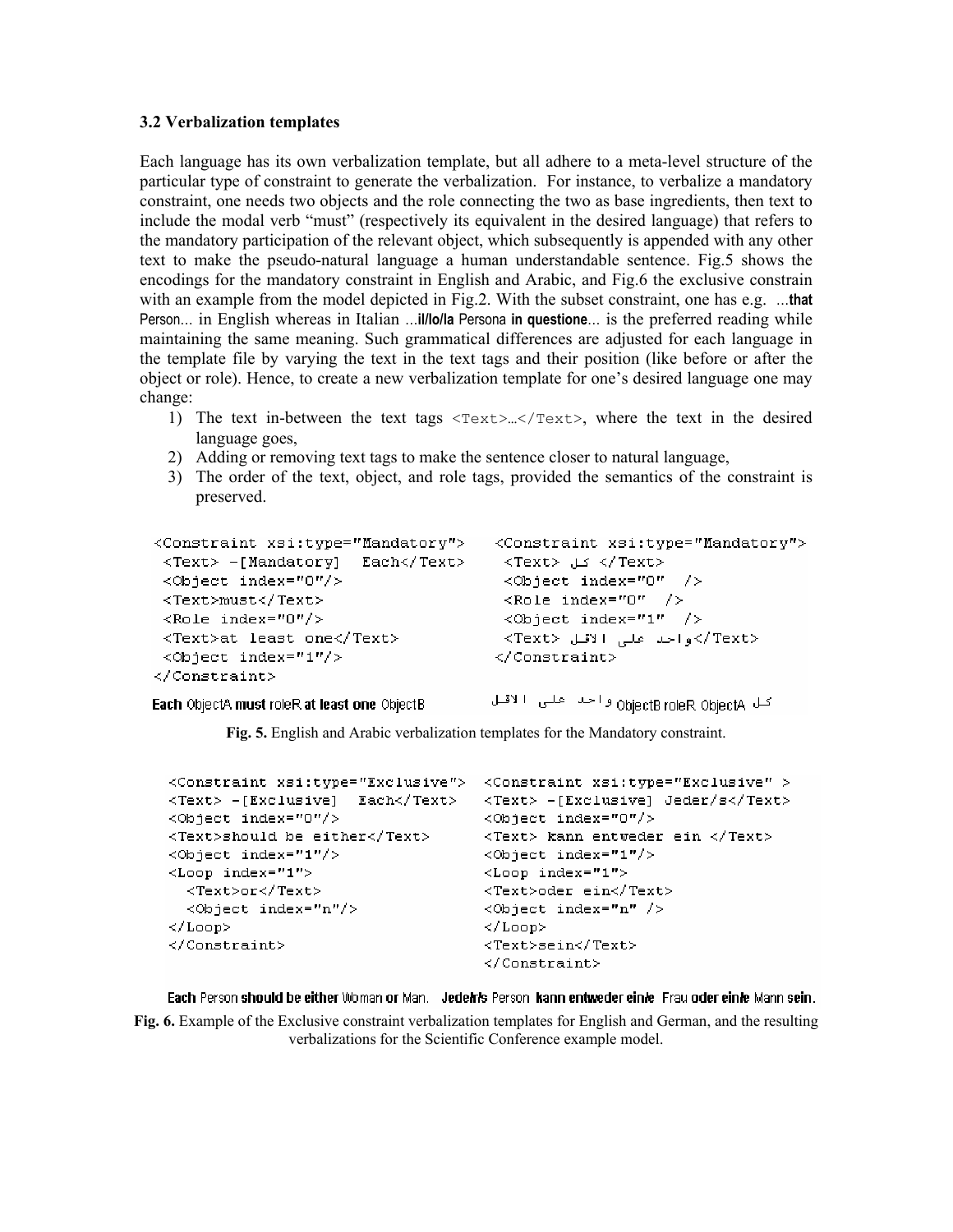```
<Constraint xsi:type="Subset"> <Constraint xsi:type="Subset">
<Text> -[Subset] If</Text>
                                 <Text> -[Subset] Se un(a)</Text>
<Object index="0"/>
                                 <Object index="0"/>
<Role index="child"/>
                                 <Role index="child"/>
<Object index="child"/>
                                <Text>un(a)</Text>
<Text>then this</Text>
                                 <Object index="child"/>
<Object index="0"/>
                                 <Text>, en tal caso esto (a) </Text>
<Role index="parent"/>
                                <Object index="0"/>
<Object index="parent"/>
                                 <Role index="parent"/>
</Constraint>
                                  \langle \text{Text}\rangleun(a) \langle \text{/Text}\rangle<Object index="parent"/>
                                 </Constraint>
```
**Fig. 7.** English and Spanish verbalization template for the ORM Subset constraint.

To structure and simplify this process, it is advisable to take as template for a translation a verbalization template of a language that is grammatically closely related. This is the 'path of least amount of changes' that have to be applied. For instance, both German and Dutch are known to have the infinitive form of verbs at the end of a sentence where the verb phrase includes also a modal verb at its head, but not English (see the Exclusive constraint in Fig. 6). Therefore, creating the German verbalization template was done based on the Dutch version instead of reinventing the wheel to achieve the optimal sequence of objects, roles, and text tags, because then a wordby-word translation sufficed compared to starting from scratch. (Of course, we could have started with German and base the Dutch version on the German one; the choice was made arbitrarily). Analogously, the verbalization templates for the Roman languages group required only one 'base' translation with a detailed analysis of Italian grammar, and subsequently the verbalization templates for Spanish, Catalan, and French were based successfully on this Italian template file. A suggested approach to create verbalization templates for the Slavic languages is to take the existing Russian verbalization template, make a translation to Bulgarian and subsequently to e.g. Czech and Polish.

As third example, given the verbalization template of the Subset constraint in Fig. 7 and the running example, the verbalization of the constraint between driving a car and having a driving license reads in the currently supported languages as follows

English: **If a** Person Drives **a** Car **then this** Person **must be** AuthorizedWith **a** DrivingLicense. Dutch: **Als een** Persoon RijdtMet **een** Wagen **dan moet ook dit/deze** Persoon BeschiktOver **een** Rijbewijs. German: **Wenn ein/e** Person **ein** Auto Fahrt**, dann muss diese** Person **auch ein/e/en** Führerschein Hat**.**  Italian: **Se un(a)** Persona Guida **un(a)** Macchina**, in questo caso il/lo/la** Persona **in questione** Ha **un(a)** Patente. Spanish: **Se un(a)** Persona Conduce **un(a)** Coche**, en tal caso esto(a)** Persona A **un(a)** PermisoDeConducir. Catalan: **Si** Persona Condueix Cotxe **llavors aquest(a)** Persona Té PermísDeConducir. French: **Si un(e)** Personne Conduit **un(e)** Voiture**, alors ce(tte)** PersonneA **un(e)** PermisDeConduire**.** Lithuanian: **Jei** Asmuo Vairuoja Automobilis**, tai** Asmuo Autorizuotas VairuotojoPažymėjimas. Russian: Если Человек Водит Автомобиль, то Человек Авторизирован Водительские Права. اذا انسان بقود سبارة فان هذا الانسان مخولْ ب رخصـه سباقة Arabic:

The complete verbalization templates of all 22 ORM constraints are illustrated with the running example for each of the 10 languages and presented in separate technical reports available online at http://www.starlab. vub.ac.be[/staff/mustafa/orm/verbalization/](http://www.starlab.vub.ac.be/stuff/mustafa/orm/verbalization/).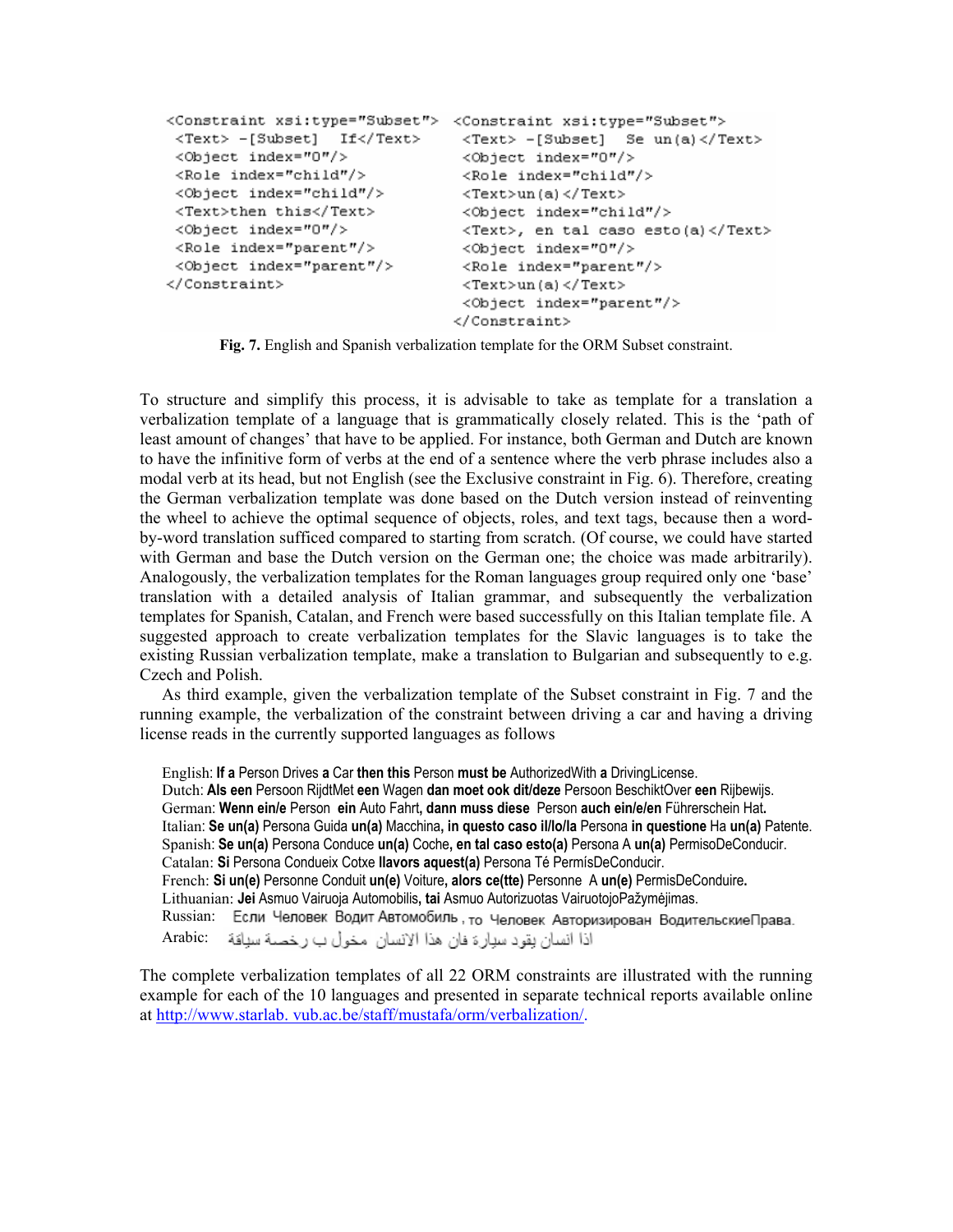# **3.3 Application scenario options for verbalization**

Depending on the type of user and intended use of verbalization  $-e.g.$  to verbalize a section of an ontology, database constraint, derivation, or business rule – one may prefer one fixed-syntax structure over another as preferred reading of the constraints in the model. We illustrate this for modality, which refers to the way a verbalized statement express action, necessity, or (im)possibility. The axiom, taken from the running example,

 $\forall x,y$  (Manager(x)  $\land$  Company(y)  $\land$  (Manages(x,y)  $\rightarrow$  WorksFor(x,y))

can be verbalised as:

- **It is mandatory for a** Manager **who** Manages **a** Company **to also** WorksFor **that** Company.
- I**f a** Manager **who** Manages **a** Company **is not a** Person **who** WorksFor **that** Company**, then …**
- **If a** Manager Manages **a** Company**, then this** Manager **is a** Person **who** WorksFor **that** Company.
- **Each** Manager **who** Manages **a** Company **must** WorksFor **that** Company.

Although the above statements verbalize the same formal axiom differently, such as also using the supertype of Manager, the difference between them is not merely syntactic or linguistic. The difference between their modality depends on the application and reasoning scenarios, i.e. whether the verbalization expresses an integrity constraint, derivation or inference rule, business rule or policy rule. If the above axiom is used to represent a constraint that (eventually) will be used by an ontology-inspired database management system, it will be seen as integrity constraint with a mandatory modality like the first sentence. If the same rule will be executed by a business rule engine, a certain action could be implemented in case the rule is violated (the second sentence). On the other hand, if it is a derivation/inference rule executed by a DL reasoner like FaCT or RACER, the reasoner will retrieve all managers of a company as its employees (sentence 3). Depending on the application and reasoning scenario, the verbalization template can be adapted to suit its preferred modality, or a separate template could be released for each scenario in addition to the present default verbalization. The main feature of the template-approach presented in the paper is that it is *scenario-independent*, hence can be adapted in the same manner as demonstrated for the language-specific adjustments in section 3.2 and suit different preferences and requirements from various domain experts.

## **3.4 Experimental results**

 $\overline{a}$ 

We have tested the automatically generated verbalizations with about 40 lawyers during the development of the Customer Complaint management ontology<sup>2</sup>, which had to facilitate crosslanguage communication to support cross-border e-commerce. The subject domain covers a semantic description of complaints that could be issued by any legal person against any other legal person (NGO, company, natural person, etc.) and several of the salient characterizations involve complaint problems and resolutions, rules of complaint and so forth, totaling to about 220 concepts, their definitions, and 300 relations between them. The monolingual ontology was lexicalized in multiple languages, thereby capable of providing an interface in a user's preferred language and maximizing both understandability and consequently its usability. [6]. Further, our experience during building the Customer Complaint ontology in cooperation with many domain experts is that verbalizations greatly assists the experts unfamiliar with ontologies in building and validating axiomatizations. It is indeed an easily understood language for domain experts,

<span id="page-7-0"></span><sup>&</sup>lt;sup>2</sup> The CContology was developed as part of the CCFORM thematic-network project IST-2001-34908.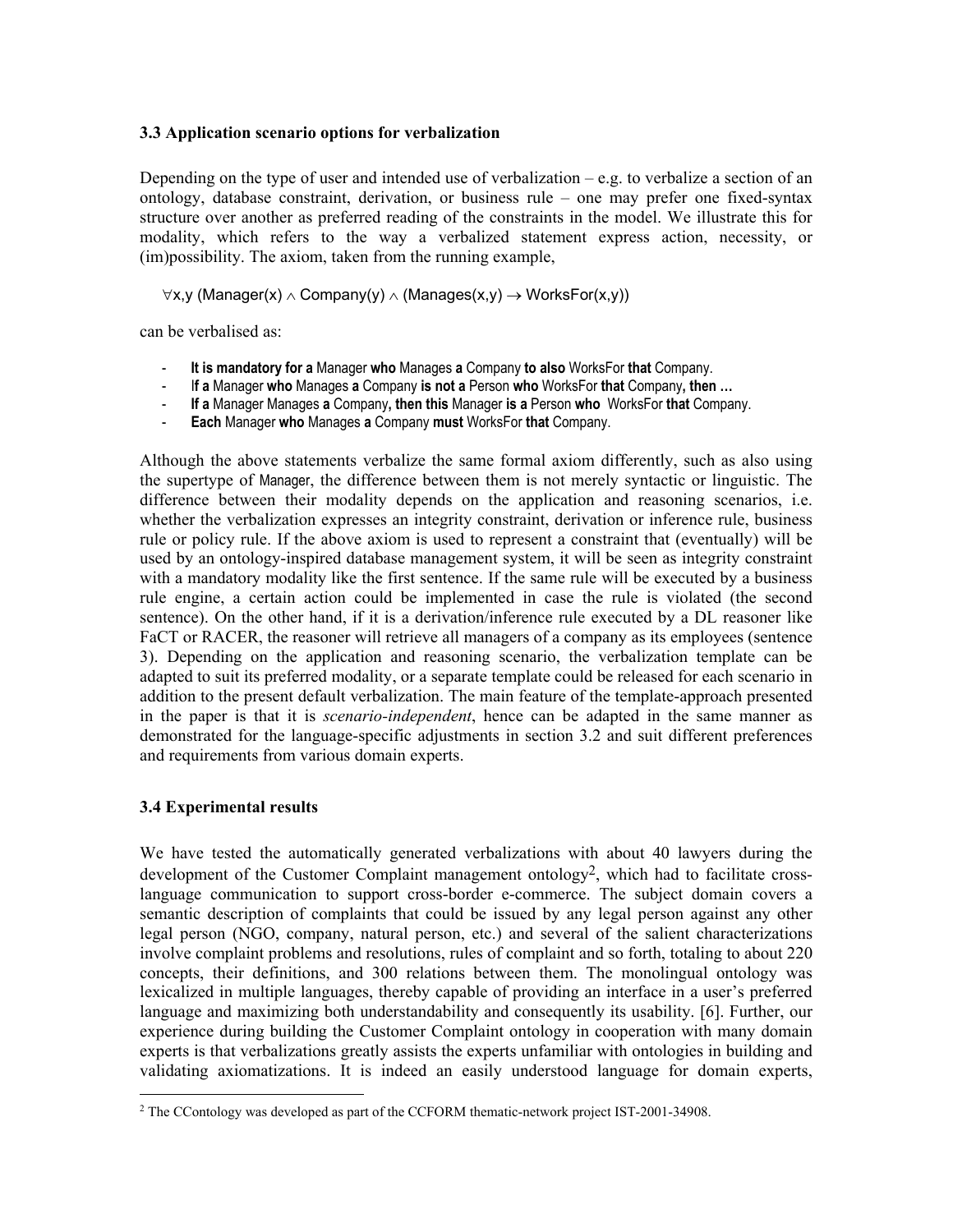especially those who are not trained to understand technical or formal languages. This is applicable across subject domains: quite distinct from law and e-commerce is biology, where verbalization enables verification of semantics encoded in an ORM model as well and can be used to improve both formal bio-ontologies and the process to formalise them. Domain experts can check themselves that the model indeed captures their knowledge accurately, resulting in a better representation an increased level of trust that there is a mutual understanding between domain expert and modeler about the subject matter; an example is shown in Fig. 8, where a domain expert can check the facts and verbalized constraints one sentence at a time<sup>3</sup> [10].

## **4. Related work and Discussion**

 $\overline{a}$ 

Although the pseudo-natural language verbalization template is not a formal language, the templates are unambiguous and well structured. However, natural language sentences are more flexible than what is currently captured with the fixed-syntax sentences in the verbalization template files. To make the verbalized sentences grammatically correct in any natural language, a full machinery with an automated morphological analysis for each language is required. This is an active research area in the natural language generation (NLG) research community. Reiter and Dale [11] and give a clear thorough description of how NLG systems are built, while a complete and up-to-date list of existing systems can be found in [12]. Hovy [13] distinguishes in particular four main approaches for text generation: *canned text*, *template*, *phrase-based*, and *feature-based*, sorted by increasing complexity and decreasing suitability for real-time applications. Canned texts have been used for a long time in every kind of application to generate messages for users, and obviously for the present context this approach is not applicable.



Bacterium Produces/ ProducedBy Bacteriocin. Bacterium InhibitedBy/ Inhibits Bacteriocin.

- [Mandatory] Each Bacteriocin must ProducedBy at least one Bacterium.

- [Mandatory] Each Bacteriocin must Inhibits at least one Bacterium.

- [Uniqueness] Each Bacterium must Produces at most one Bacteriocin.

- [Uniqueness] It is possible that Bacterium InhibitedBy more than one Bacteriocin, and vice versa.

- [Exclusion] No Bacterium Produces Bacteriocin and also InhibitedBy that Bacteriocin.



As explained above, our template approach as implemented in DogmaModeler ensures the creation of a fixed-syntax sentence structure, which contains a main clause, optionally a subordinate clause, and/or one or more coordinate clauses. What it lacks, however, is the correct inflection of words according to person, number, gender, case, and in particular for verbs, their tense and mode. This gap can be filled going a step further, by means of a phrase-based realization where a small set of grammatical rules are set-up to drive the correct morphological choice of phrase entities that need to be filled in the templates. A first analysis step can be

<span id="page-8-0"></span><sup>&</sup>lt;sup>3</sup> During validation, it appeared that the 1:n uniqueness constraint between Bacterium and Bacteriocin might need to be relaxed to m:n in the future. Thus far, no bacteria have been found to produce more than one type of bacteriocin, but with the current state of knowledge about bacteriocins, this is theoretically not impossible (i.e.: there is no known, confirmed, reason why it cannot happen).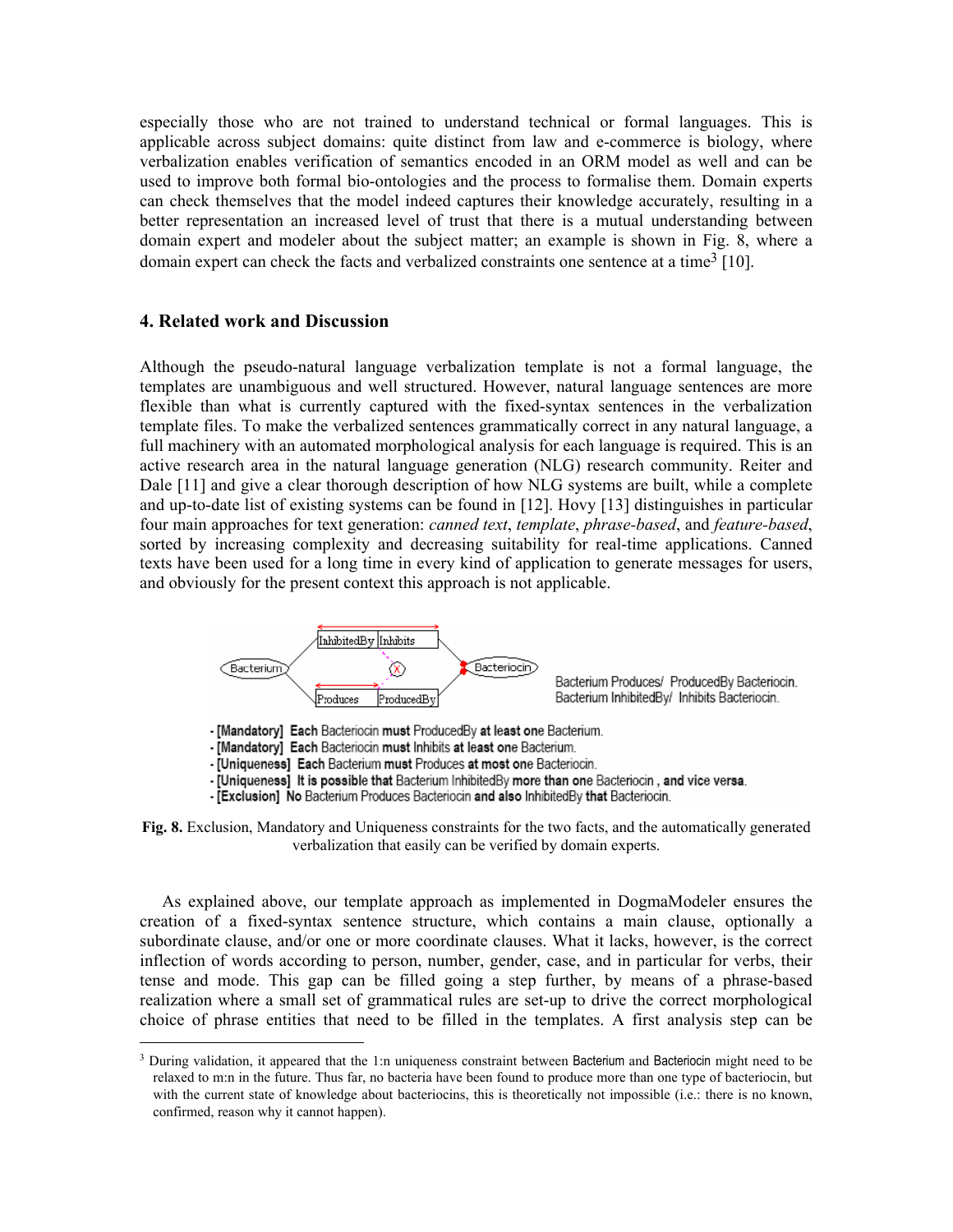lexicalization, where each term (concept/entity label) of an object is looked up in a computerusable dictionary to determine the gender of the word and, at run-time, generates the correct article for the term (**el** Coche, **das** Buch, **la** Persona, etc.). For German this can be used in conjunction with a string analysis of the role name to check for included prepositions, such as ArbeitetFür, that change the declination of the article. More challenging is role analysis concerning verb use. With the uniqueness constraint

#### **Each** Person **must** Has **at most one** BirthDate.

the Has is taken directly from the ORM model (more precisely: its ORM-ML document), but a grammatically correct sentence should have the software automatically change the  $3<sup>rd</sup>$  person singular Has into the infinitive Have. For languages grammatically richer than English, like Italian and Spanish, it requires a careful conjugation of verbs to determine e.g. that in the uniqueness constraint

#### **E' possible che un(a)** Persona Insegna **più di un** Corso**, e viceversa**.

("It is possible that a Person Teaches more than one Course, and vice versa")

the present indicative Insegna should be substituted for the subjunctive Insegni in order to have a grammatically correct sentence. On the other hand, software implementations of morphological analyzers to remedy these mild imperfections of the verbalizations for the languages DogmaModeler supports will take considerable more investigation by (computational) linguists. Considering the experimental results, the engineering solution with verbalization templates has proven to be an effective, and by domain experts much appreciated, feature in the conceptual analysis stage.

Comparing the multilingual verbalization approach with other solutions, to our knowledge, no extensive multilingual support for verbalizing logical theories and conceptual models exist. An attempt is described in [14] under the name ModelExplainer, which is a feature-based system (see distinctions above) able to generate textual summaries of object-oriented data modeling (OODM) diagrams, using information from data modeling tools such as Rational Rose and Visio. This solution uses a full-fledged generation grammar and a lexicon only for English. Another system that is noteworthy is YAG [15], an efficient real-time text-realization system which employs an approach that lies between template-based and phrase-based generators. On the multilingual side, among the existing feature-based systems available, KPML [16] is worth mentioning. Derived from the previous Penman NLG system [17], it covers the whole natural language generation process starting from discourse planning to text realization by using, among other linguistic resources, a generation grammar which is implementation of systemic-functional linguistics theories [18]. At the time of writing, there are grammars available for English (Nigel grammar), Czech and Spanish; the ones for Bulgarian, Chinese, Dutch, French, German, Greek, Japanese, and Russian are still under construction. KPML, and feature-based generation systems in general, would be too complex for the kind of verbalizations needed by DogmaModeler and they are not well suited in terms of processing speed and efforts needed to create the linguistic resources for many different languages. KPML is being used instead in other research efforts, as e.g. in [19] where the authors describe how they are leveraging the high quality generative features of KPML and the results achieved to date by applied Systemic-Functional Linguistics to enhance the userfriendliness of an intelligent query interface.

The use of a phrase-based generation approach is still the best choice even if we consider that Halpin's [20] implementation of verbalization in the NORMA tool (under development) might be more sophisticated than the here introduced template solution with respect to verbalization of complex facts, i.e. to string together facts into longer pseudo-natural language sentences (see [3]), than is supported now with DogmaModeler. However, the software implementation is not as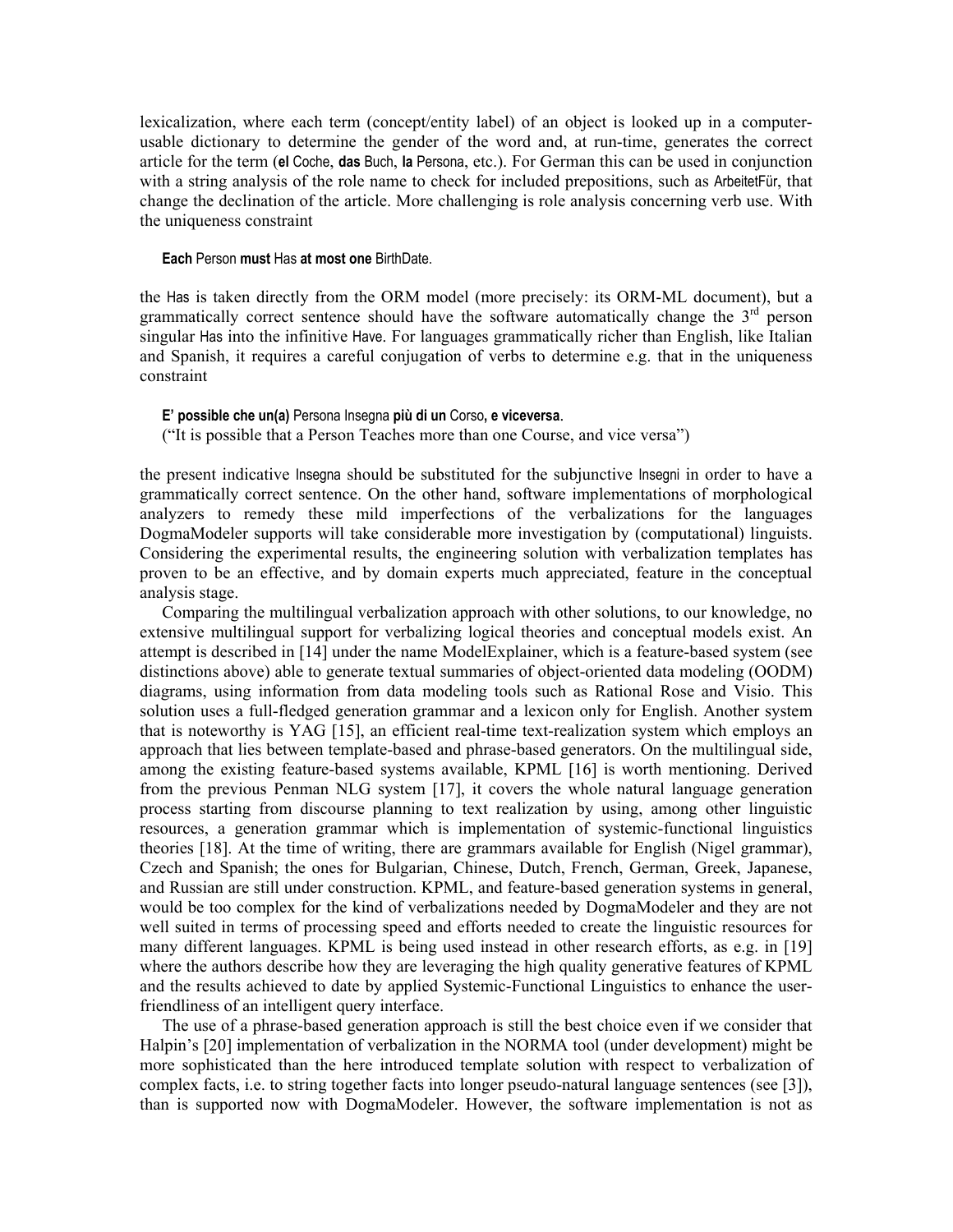flexible and extensible as the verbalization templates and limits itself to the English language only. If possible, using the best of both approaches will benefit domain experts and eases the modelers' effort to build good conceptual models and ontologies. A new initiative on the verbalization of formal languages has been started recently within the REWERSE Project (IST-2004-506779, EU FP6 Network of Excellence). They, e.g. Wagner et al [21], also use the template-approach for verbalization and have some initial examples for rules verbalization, but is limited to English and focused on the (officially) not formalized UML, which is a less expressive language than ORM.

The multilingual verbalization solution described here has been developed for ORM in general and implemented in DogmaModeler in particular, but its underlying principle is equally usable, and useful, for other axiomatizations and logical theories. For instance, the ORM Exclusive and Totality constraints for Person, Man, and Woman in the running example corresponds to the completeness and disjointness constraint of the *Phone* hierarchy with its two subtypes *CellPhone* and *FixedPhone* in [22]. Berardi *et al*. [22] present its representation in UML, FOL, and the DL version *DLRifd* (*DLRifd* supports n-ary *R*elations, *i*dentification constraints, and *f*unctional *d*ependency constraints) as depicted in Fig. 9-A. In order to communicate this knowledge quickly and effectively with non-technical and non-formal domain experts, one should be able to generate a run-time verbalization of the represented knowledge. This we present in Fig. 9-B with the English verbalization template according to our methodology. One can add the here introduced methodology for multilingual verbalization equally effectively to ontology development tools like Protégé [23] and iCOM [24].



#### **B:** Verbalization

- [Exclusive] Each Phone should be either CellPhone or FixedPhone.

- [Totality] Each Phone must be, at least, CellPhone or FixedPhone.

**Fig. 9.** A: the Phone hierarchy in UML, the Description Logic language *DLRifd*, and FOL (source: [22]); B: its corresponding verbalization in English.

## **5. Conclusions**

We have developed and described a novel approach to for automated multilingual verbalization of logical theories, axiomatizations, and other specifications such as business rules. This engineering solution was demonstrated with Object Role Modeling and the DogmaModeler ontology engineering application. The easy-to-customize verbalization template is at run-time applied to an in ORM-ML encoded ORM model or ontology commitment layer to generate the verbalization in one of the supported languages. We have created templates for English, Dutch, German, Arabic, Russian, Italian, Spanish, Catalan, French, and Lithuanian. The approach and implementation for multilingual verbalization is characterized by its flexibility, extensibility and maintainability of the verbalization templates, which allow for easy augmentation with other languages within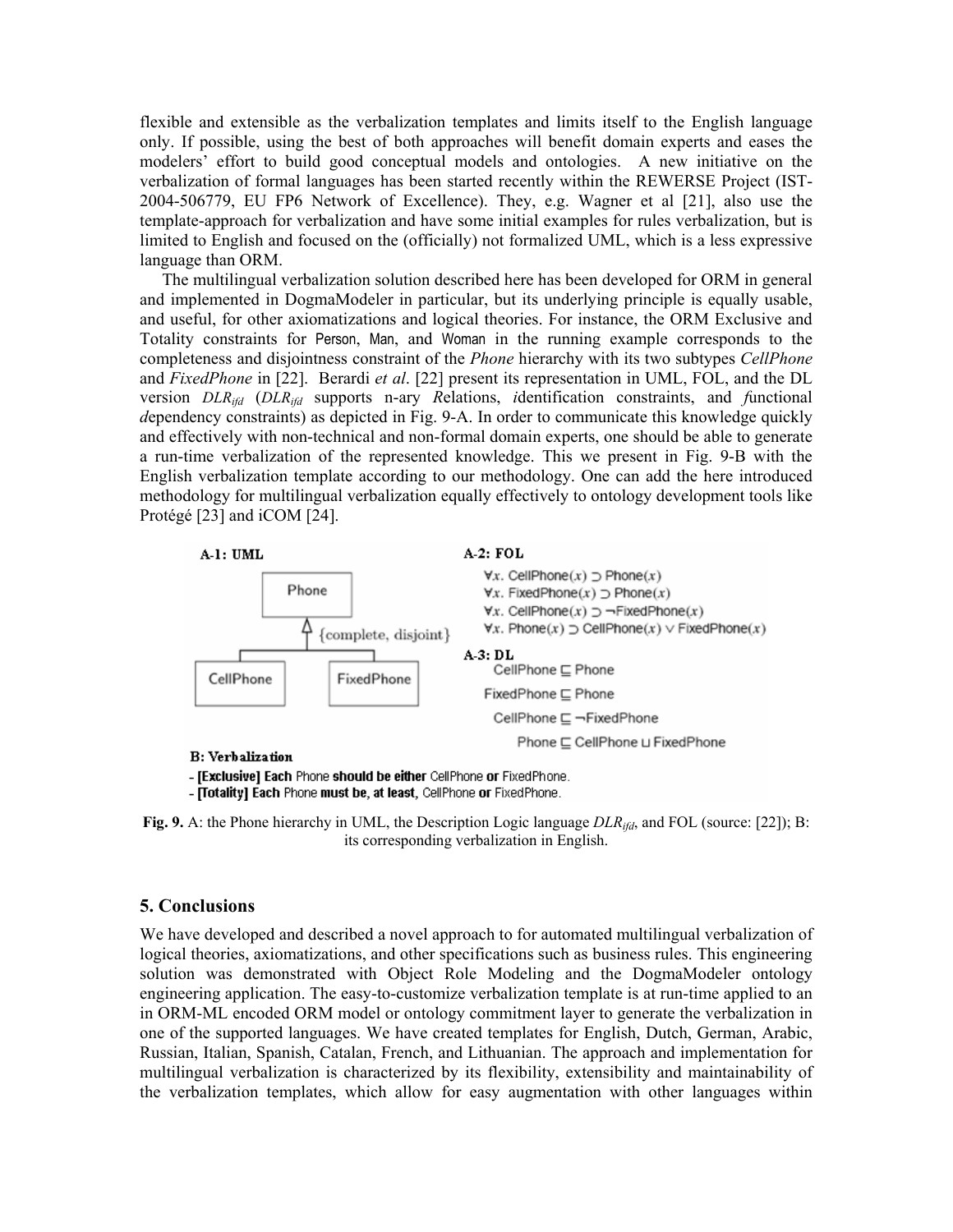DogmaModeler, as well as use of the same methodology for verbalizing other types of representation of logical theories, such as Description Logics, to improve understandability and usability by domain experts.

Future work includes the implementation of lightweight morphological functions as those included in the YAG System [15] or more sophisticated morphological realization constraints as the ones used by the KPML generation module [16]. Furthermore, we will investigate the verbalization of longer sentences, more complex fact types and investigation into its options with the DL-based iCOM tool that already has a DL reasoner and graphical support for ontology modelling.

**Acknowledgements.** Our special thanks to Andriy Lisovoy who helped in the implementation of DogmaModeler, and to Hai Nguyen Hoang who helped in the first implementation of the verbalization component during his Master thesis. We are grateful to Andriy Lisovoy, Núria Casellas, Juozas Gordevicius, and Pieter Verheyden for their help in translating the Russian, Spanish, Lithuanian, and Dutch translations.

*Technical reports in the supported languages that contain an example ORM model with all constraints, their verbalization, and the verbalization template file are available online from <http://www.starlab.vub.ac.be/>[staff/mustafa/orm/verbalization/.](http://www.starlab.vub.ac.be/stuff/mustafa/orm/verbalization/)*

#### **References**

- [1] Halpin, T.A. Information modeling and relational databases. (3rd ed.). San Francisco: Morgan Kaufmann Publishers, 2001.
- [2] Halpin, T.A. *A logical analysis of information systems: static aspects of the data-oriented perspective*. PhD Thesis, University of Queensland, Australia. 1989.
- [3] Halpin, T..A. Business Rule Verbalization. *3rd International Conference on Information Systems Technologies and Applications (ISTA 2004)*. Salt lake City, USA, 15-17 July 2004.
- [4] Demey, J., Jarrar, M., Meersman, R. A Conceptual Markup Language that supports interoperability between Business Rule modeling systems. In: *Proceedings of the Tenth International Conference on Cooperative Information Systems (CoopIS 02)*. Springer Verlag LNCS 2519. (2002) pp. 19–35
- [5] Jarrar, M., Demy, J., Meersman, R. "On Using Conceptual Data Modeling for Ontology Engineering". *Journal on Data Semantics: Special issue on Best papers from the ER/ODBASE/COOPIS 2002 Conferences*, 2003, 1(1): 185-207.
- [6] Jarrar, M. *Towards methodological principles for ontology engineering*. PhD Thesis, STARLab, Vrije Universiteit Brussel, Belgium. 2005.
- [7] Bird, L., Goodchild, A., Halpin, T.A. Object Role Modelling and XML-Schema. In: *Proceedings of the 19th International Conference on Conceptual Modeling (ER'00)*, Laender, A., Liddle, S., Storey, V. (eds.). LNCS, Springer Verlag. 1999.
- [8] Jarrar, M. Modularization and automatic composition of Object-Role Modeling (ORM) Schemes. In: Halpin, T., Meersman, R. (eds): *Proceeding of the International Workshop on Object-Role Modeling (ORM'05)*, OTM 2005 Workshops. LNCS 3762, pp613-625.
- [9] Jarrar, M. Towards the notion of gloss, and reusing linguistic recourses in ontology engineering. *3rd Int. Wordnet Conference*, Jeju Island, Korea. 2006.
- [10] Keet, C.M. "Biological Data and Conceptual Modelling Methods". *Journal of Conceptual Modeling*, Issue 29, October 2003. <http://www.inconcept.com/jcm>.
- [11] Reiter, E., Dale, R. *Building Natural-Language Generation Systems*. Cambridge University Press, 2000.
- [12] Bateman, J. and M. Zock's List of Natural Language Generation Systems, http://www.fb10.unibremen.de /anglistik/langpro/NLG-table/NLG-table-root.htm.
- [13] Hovy, E. Language Generation: Overview (Ch. 4.1). In: *Survey of the State of the Art in Human Language Technology, Studies in Natural Language Processing*. Cambridge University Press, pp139- 146. 1997.
- [14] Lavoie, B., Rambow, O., Reiter, E. Customizable descriptions of object-oriented models. In: *Proceedings of the Fifth Conference on Applied Natural-Language Processing (ANLP-1997)*, 1997, pp253-256.